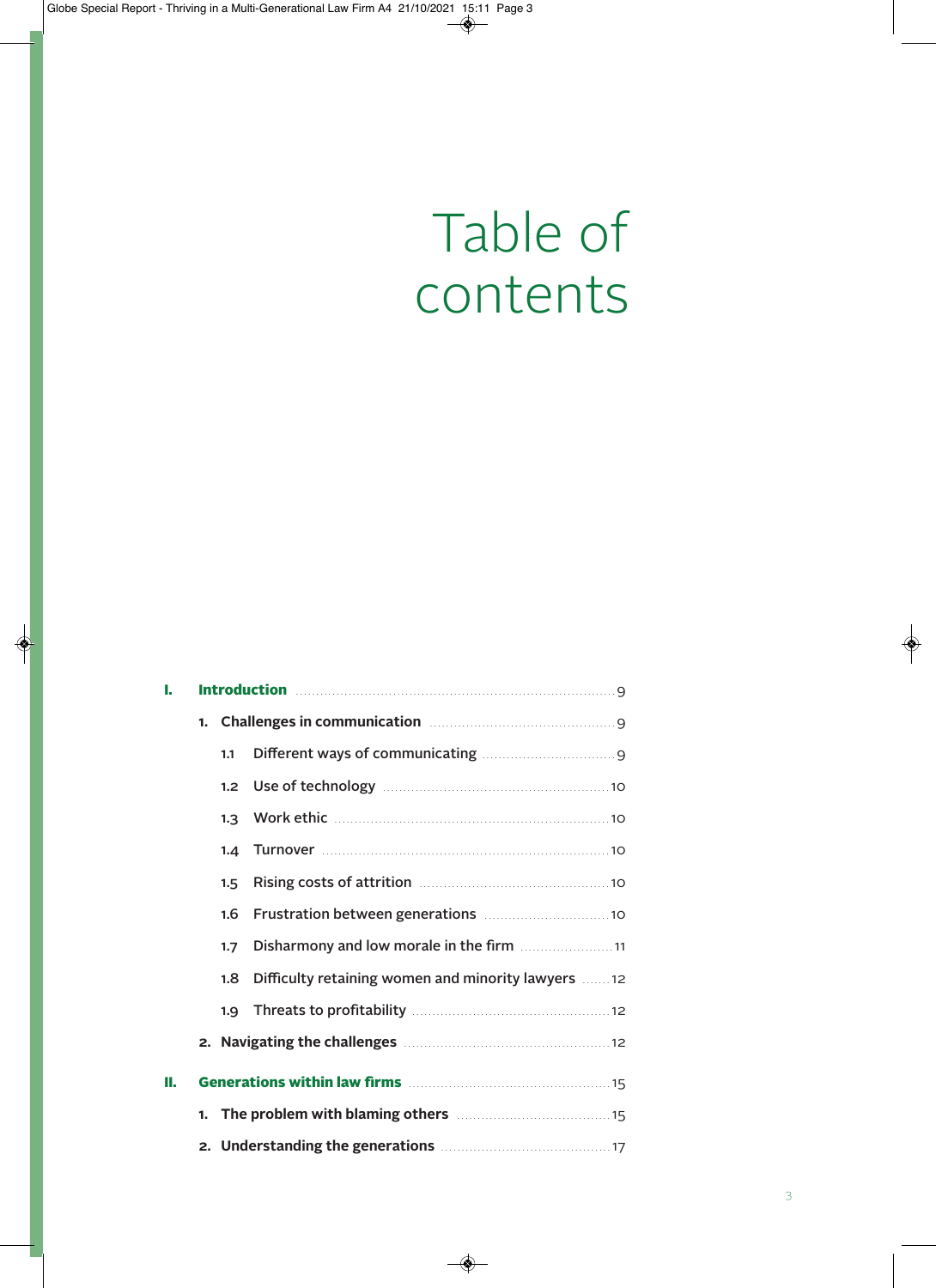|     |    | 2.1 |                                                                                                                                                                                                                                    |  |
|-----|----|-----|------------------------------------------------------------------------------------------------------------------------------------------------------------------------------------------------------------------------------------|--|
|     |    |     | 2.2 The baby boomers (born 1946-1964)  18                                                                                                                                                                                          |  |
|     |    |     |                                                                                                                                                                                                                                    |  |
|     |    |     |                                                                                                                                                                                                                                    |  |
|     |    |     |                                                                                                                                                                                                                                    |  |
|     |    |     | 3. Summary <b>24. Summary 24. 24</b>                                                                                                                                                                                               |  |
| Ш.  |    |     | Inter-generational communication <b>Manual</b> 25                                                                                                                                                                                  |  |
|     | 1. |     |                                                                                                                                                                                                                                    |  |
|     |    |     | 2. The solution begins with understanding <b>manually 25</b>                                                                                                                                                                       |  |
|     |    |     | 3. Better communication according to generation <b>manually</b> 26                                                                                                                                                                 |  |
|     |    | 3.1 | The silent generation manufactured and 26                                                                                                                                                                                          |  |
|     |    | 3.2 |                                                                                                                                                                                                                                    |  |
|     |    |     | 3.3 Gen X 27                                                                                                                                                                                                                       |  |
|     |    |     | 3.4 Millennials 29                                                                                                                                                                                                                 |  |
|     |    |     |                                                                                                                                                                                                                                    |  |
|     |    |     |                                                                                                                                                                                                                                    |  |
| IV. |    |     |                                                                                                                                                                                                                                    |  |
|     | 1. |     |                                                                                                                                                                                                                                    |  |
|     |    |     | 2. Five questions about generational differences <b>manually</b> 32                                                                                                                                                                |  |
|     |    | 2.1 |                                                                                                                                                                                                                                    |  |
|     |    |     | 2.2 Q 2 summary <b>contract and the Contract Of 2</b> summary                                                                                                                                                                      |  |
|     |    |     |                                                                                                                                                                                                                                    |  |
|     |    |     |                                                                                                                                                                                                                                    |  |
|     |    |     |                                                                                                                                                                                                                                    |  |
|     |    |     |                                                                                                                                                                                                                                    |  |
| V.  |    |     | A managing partner's perspective <b>Managing 17</b> Amanaging and the series of the series and the series and the series and the series and the series and the series and the series and the series and series are all all all all |  |
|     | 1. |     | Introduction 27                                                                                                                                                                                                                    |  |
|     |    |     | 2. Case studies: Oliver and Lionel <b>Manual</b> 2. Case studies: 0                                                                                                                                                                |  |
|     |    |     |                                                                                                                                                                                                                                    |  |
|     |    | 2.1 |                                                                                                                                                                                                                                    |  |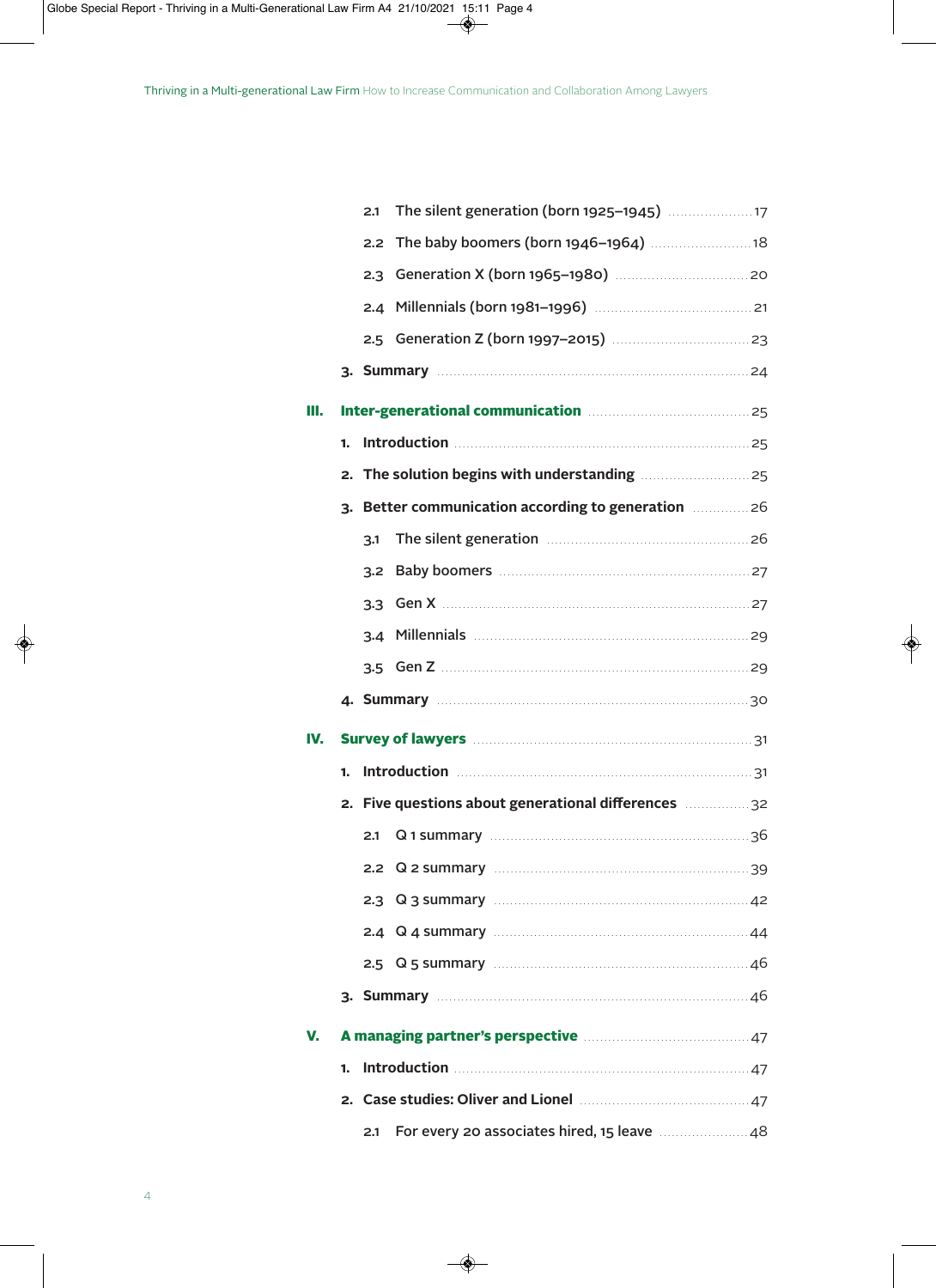|      |    | 2.4 The solution <b>Manual</b> 2.4 The solution                                                                        |  |
|------|----|------------------------------------------------------------------------------------------------------------------------|--|
|      |    |                                                                                                                        |  |
| VI.  |    | Being lawyerly can be a problem <b>contained a set of the set of the set of the set of the set of the set of the s</b> |  |
|      |    | 1. What being lawyerly means <b>contained a matter of the UK and S</b> 3                                               |  |
|      |    | 2. Results of being lawyerly <b>contained a matter of the State State State 34</b>                                     |  |
|      |    | 3. IQ versus EQ <b>Manual Community</b> 55                                                                             |  |
|      |    | 4. Why emotional intelligence is important manufactured using 55                                                       |  |
|      |    | 56 Characteristics of emotional intelligence manuscripts of                                                            |  |
|      |    |                                                                                                                        |  |
|      |    |                                                                                                                        |  |
| VII. |    | <b>Building emotional intelligence - a step towards unity manufold contains an except contains a</b>                   |  |
|      | 1. |                                                                                                                        |  |
|      |    | 2. Passing EQ to professional development won't work  62                                                               |  |
|      |    |                                                                                                                        |  |
|      |    | VIII. Friction in the context of diversity, equity and inclusion  65                                                   |  |
|      |    |                                                                                                                        |  |
|      |    | 2. Bridging the gap with diversity and inclusion <b>contracts</b> 66                                                   |  |
|      |    | 2.1 Legacy structures <b>Manual According to the Structure of Structure Control</b> 68                                 |  |
| IX.  |    | The history of diversity in elite firms <b>manually and history of diversity in elite firms</b>                        |  |
|      | 1. |                                                                                                                        |  |
|      |    |                                                                                                                        |  |
|      |    |                                                                                                                        |  |
|      |    | 4. Representation by race, ethnicity and gender <b>manually</b> 72                                                     |  |
|      |    |                                                                                                                        |  |
|      |    | <b>6. Solutions</b> 22                                                                                                 |  |
|      |    |                                                                                                                        |  |
|      |    | 8. Summary 23. Summary 23. Summary 23. Summary 23. Summary 23. Summary 23. Summary 23. Summary 23. Summary 23          |  |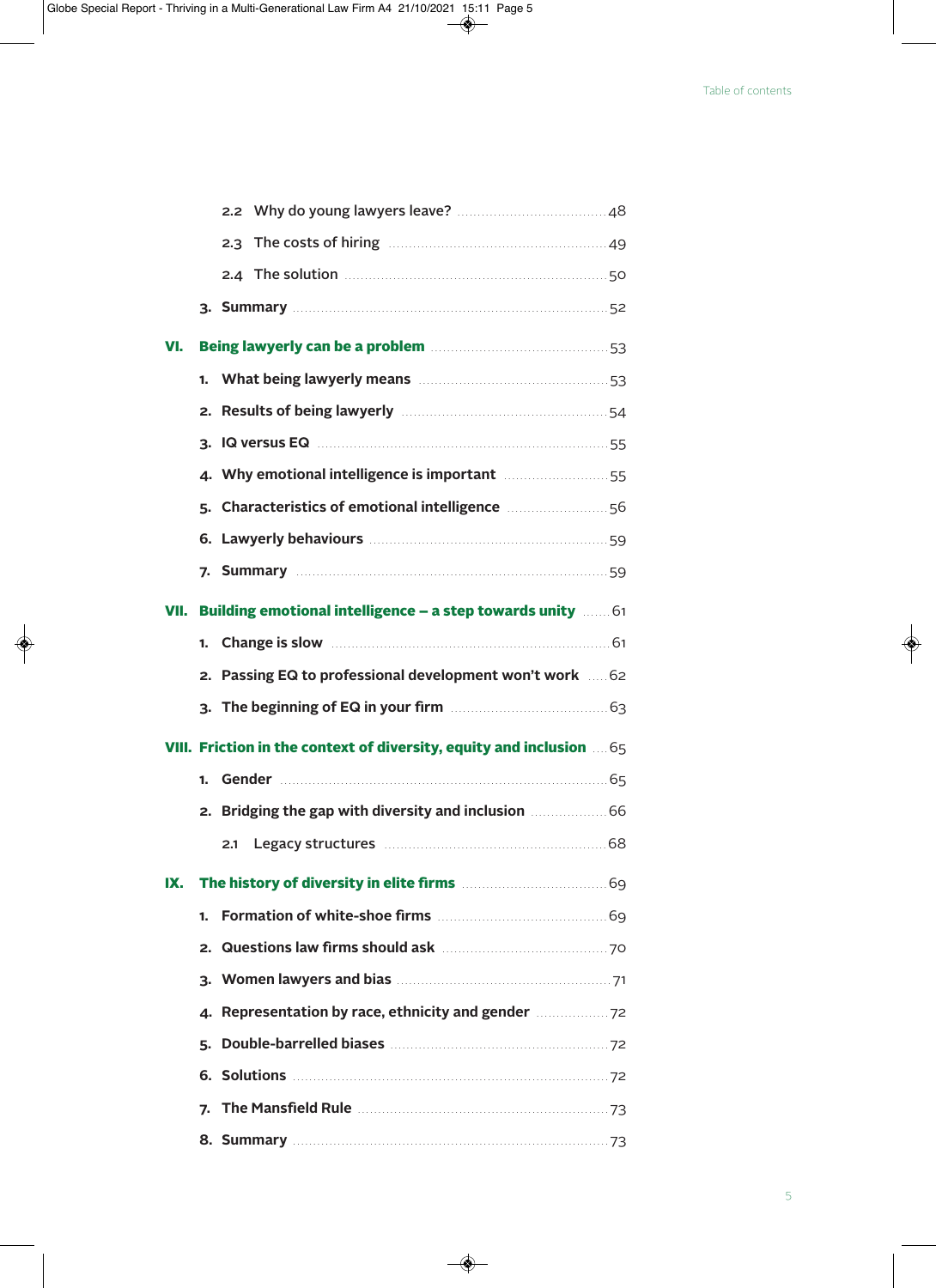| X.  |    | The consequences of persisting generational friction <b></b> 75                                     |  |
|-----|----|-----------------------------------------------------------------------------------------------------|--|
|     | 1. |                                                                                                     |  |
|     |    |                                                                                                     |  |
|     |    |                                                                                                     |  |
|     |    |                                                                                                     |  |
|     |    |                                                                                                     |  |
|     |    |                                                                                                     |  |
|     |    | 7. Communication in the context of COVID-19 <b>Manual</b> 80                                        |  |
|     |    | 8. Summary <b>Martin Martin Community</b> 80                                                        |  |
| XI. |    | Throwing money at the problem will not<br>solve the conflicts <b>conflicts</b> (81)                 |  |
|     | 1. |                                                                                                     |  |
|     |    | 2. The complaints <b>contract and the complaints</b> 31                                             |  |
|     |    | 3. Failed/counterproductive approaches 82                                                           |  |
|     |    | 4. Approaches for lawyer retention and                                                              |  |
|     |    |                                                                                                     |  |
|     |    | 4.2 Engage associates through teamwork  82                                                          |  |
|     |    |                                                                                                     |  |
|     |    |                                                                                                     |  |
|     |    | XII. Lawyer well-being - good and bad news <b>Manual</b> 25                                         |  |
|     | 1. |                                                                                                     |  |
|     |    |                                                                                                     |  |
|     |    | 3. Common ground <b>Manual Manual Common ground</b> 86                                              |  |
|     |    |                                                                                                     |  |
|     |    | 5. Well-being and lawyers <b>Manual According to Mell-being and lawyers</b> Manual Museum Museum 86 |  |
|     |    | 6. ABA report on well-being <b>Manual Community</b> 88                                              |  |
|     | 7. | Removing the stigma <b>contract and the stigma</b> 88                                               |  |
|     |    | 8. Well-being and inter-generational communication manual 88                                        |  |
|     |    | 9. Unity from solutions <b>Manual Exception Contracts</b> 89                                        |  |